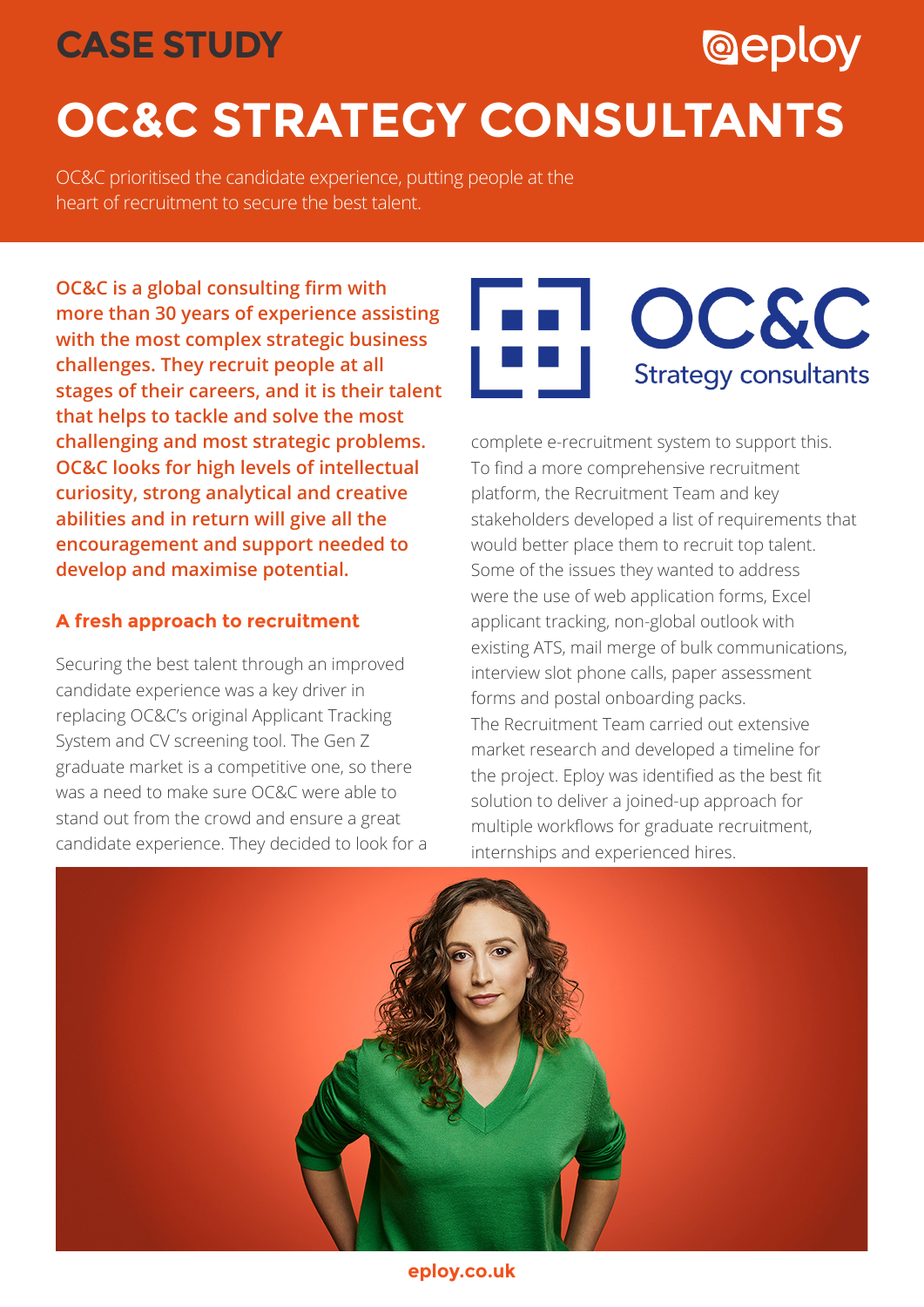### **Candidate experience at the forefront**

Leading the project was Melissa Edmondson, Recruitment Manager at OC&C who commented *"Unlike other vendors that had a model where the framework was rigid, Eploy could support our requirements and were flexible to our tight timescales that were dependent on the Milkround cycle and vital to engage with university students, and graduates. We had a smooth implementation of the core Eploy recruitment platform in just six weeks."*

Eploy's candidate portal is part of the OC&C careers site to support effective communication with candidates and provide a dedicated area to register with OC&C. Candidates can now search all available roles, find out more information about OC&C, apply online and check on their application status. Within the application process in Eploy, OC&C has introduced a name-blind CV policy that supports the organisation's diversity and inclusion initiative to reduce any unconscious bias during the recruitment process.

#### **Securing top talent**

The implementation of Eploy also included integration with OC&C's online performance-based assessment providers for added connectivity and seamless candidate experience.

In the later stages following implementation, OC&C relaunched its online presence to enhance the value proposition and candidate journey.

The changes clearly show career progression by role, the importance of diversity & inclusion at OC&C, forthcoming events and application tips. A major part of the relaunch was to communicate the company culture and share how OC&C provides a workplace that allows brilliant people to flourish, irrespective of background.

OC&C also streamlined the administration of manual onboarding with Eploy's onboarding module, bringing offers and onboarding online to improve further engagement with new hires and the speed of response – all designed to secure the best candidates and mitigate losing talent at the final hurdle. The time saved in reducing administrative tasks has now been reallocated to more interpersonal interaction with candidates to improve candidate experience. This has delivered some fantastic results, increasing acceptance rates and seeing a more diverse pool of Associate Consultants.

"Having stakeholder support was key to developing a list of requirements to better place us to recruit top talent and following engagement of Eploy and scoping of requirements, we were able to deliver this effectively in just six weeks, which was a tall order. We have since won The Best Graduate Site (Onrec 2019), rolled out Eploy to our New York and Boston offices and created visual content that supports the OC&C online presence" Melissa Edmondson, Recruitment Manager

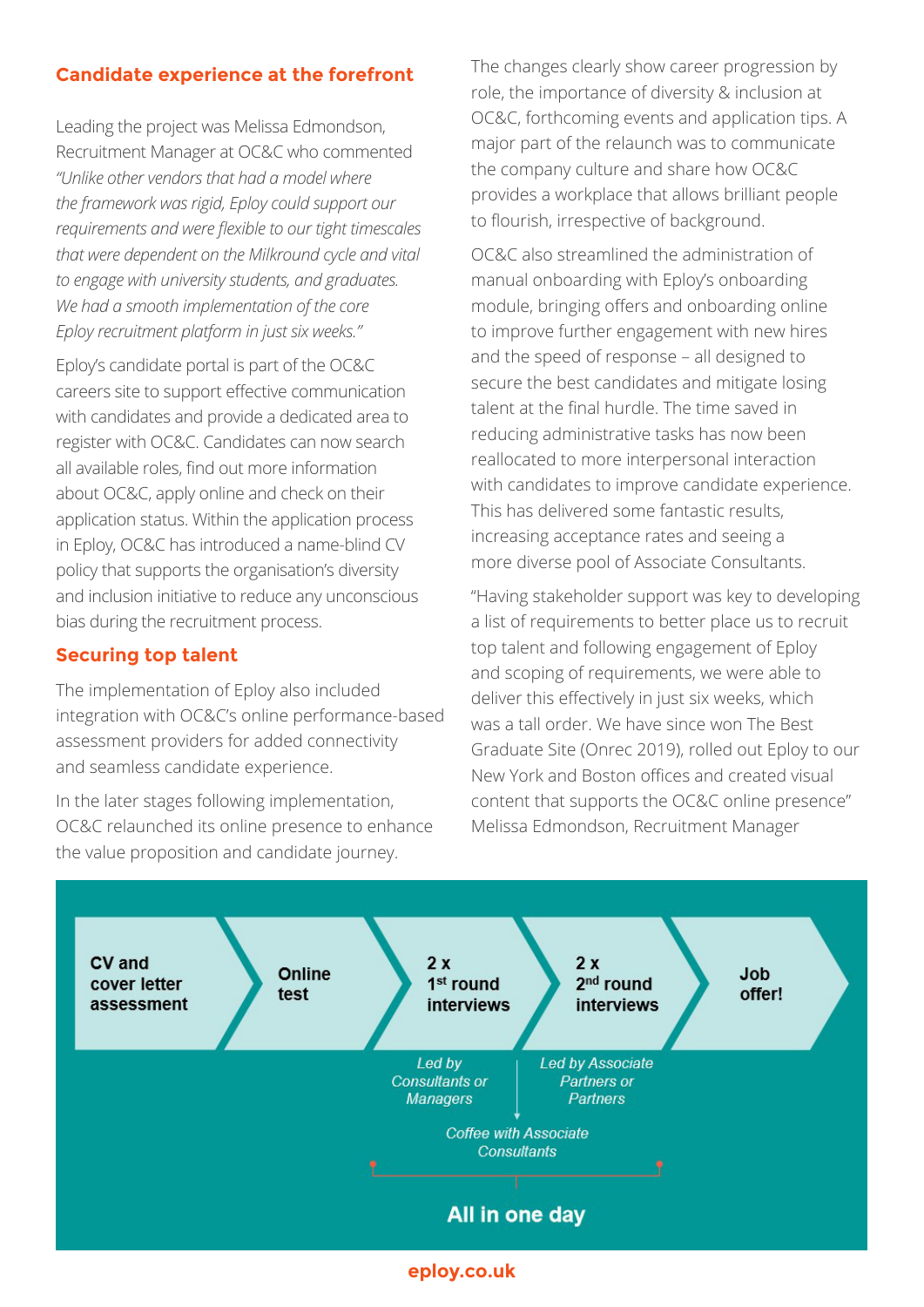#### **Results & Improvements**

As OC&C approached the second round of graduate recruitment since the introduction of Eploy, they were genuinely delivering a transparent and smooth candidate experience to position themselves as an employer of choice - differentiating themselves from the competition. They now have a complete endto-end experience with branded and consistent communications throughout the process.

Measures of success:

- A transparent and efficient process implemented that accurately reflects what it's like to work at OC&C.
- Increased application numbers. Brand and online value proposition are aligned to the corporate proposition that clearly shows what it is like to work for OC&C. As a result, OC&C can compete for top talent, and great candidates are being recruited and know what to expect when they join.
- Online candidate portal to engage with candidates. Candidates now have visibility of the process stages and their application. This includes enabling candidates to choose their preferred interview slots.
- Reactive to requirements with real-time dashboards and analytics. For example, dashboards can show the number of applicants at each stage of the process, targets to achieve, source of a candidate.
- Reporting dashboards provide a more comprehensive measurement of those at offer stage and then those that accept – drilling down on drop-outs and mitigating this where possible.
- Name-blind applications enable OC&C to recruit without unconscious bias. For example, first-round interviewers don't see CVs.
- Online onboarding eliminates the need for paper and a manual process.

The reporting capability now readily available to the team through Eploy provides a clear picture of each stage across the workflows. Having previously used Excel for reporting, the dashboards and Snapstats within Eploy provide an accurate view of reliable data that can be customised and shared, for example, with the graduate recruitment partners. Hence, everyone is aware and can visualise progress.

OC&C use the reports to analyse where candidates heard about them to fine-tune where their efforts are concentrated to deliver the right quality and quantity of candidates.

Next on the recruitment agenda at OC&C is to utilise the talent pooling functionality within Eploy to nurture talent and quickly match the most suitable candidates for vacancies.

Chris Bogh, CTO at Eploy, added *"Providing OC&C with a best of breed recruitment platform to support their global recruitment strategy has helped them to improve the candidate experience at every stage of their recruitment journey. The Eploy team understood their recruitment challenges and offered a flexible solution and smooth implementation".*



**eploy.co.uk**